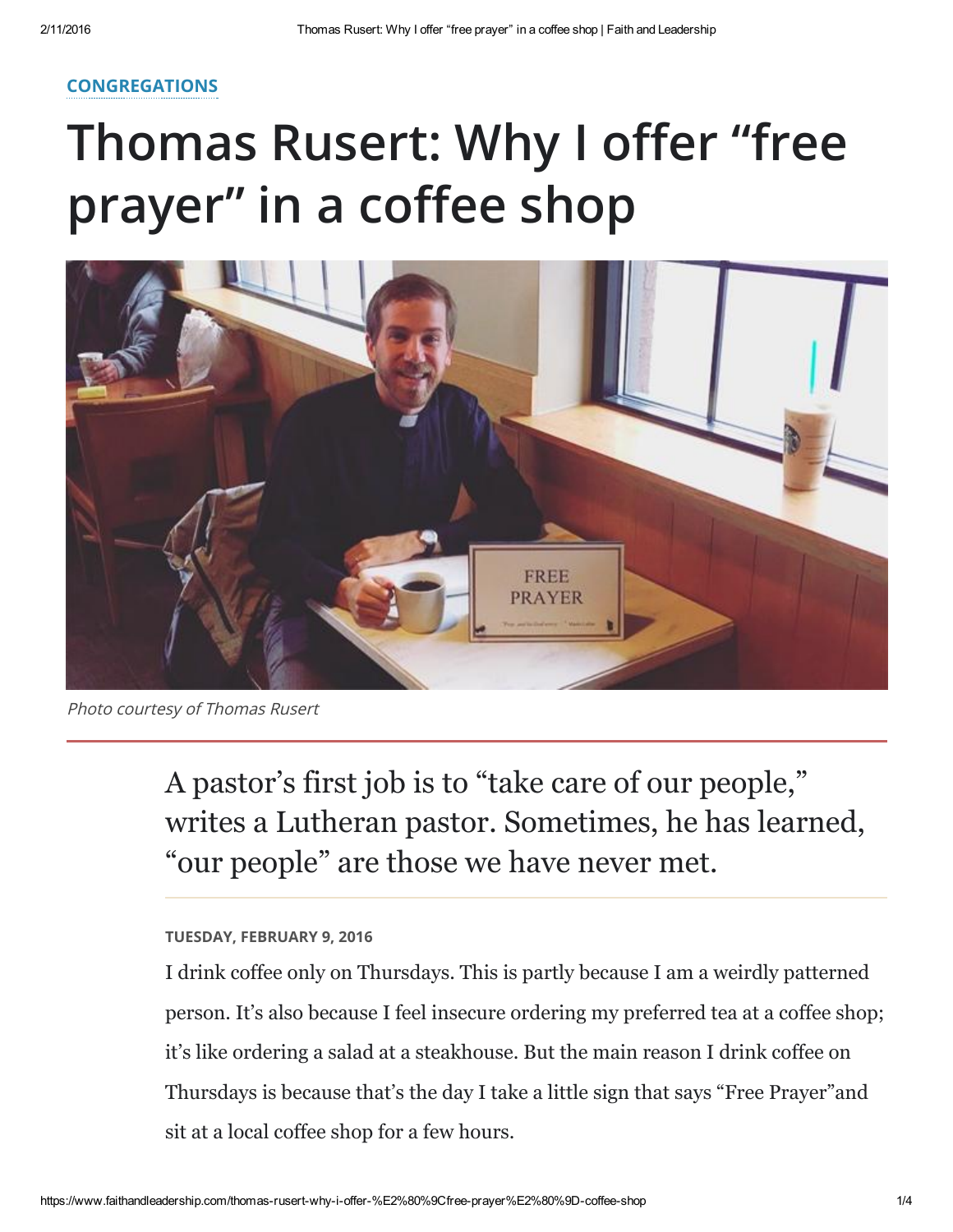I like to think I have great ideas, but good advice gets all the credit for my work as a first-call parish pastor. One mentor and professor, for example, shared this: "As pastors, the first thing we have to do is take care of our people." With that in mind, I focused my first year of ministry on spending time at people's homes, setting up several visits a week to meet their dogs, applaud their children's artwork and pray with them around their dinner tables.

A second bit of advice came from a clergyman who offered this: "A pastor is doing the job well when at least half of his or her time is spent outside the office." Pastors regularly go out on hospital visits or stop by the homes of newcomers, but the administrative demands of parish ministry otherwise keep many of us shackled to our swivel chairs. For me, come Thursday mornings, after too much time within my office walls, I become cantankerous. So for everyone's sake, I heed that good advice and break out of my sacred confines, fleeing to a local coffee shop for reading and sermon writing.

When I first started doing this last summer, I felt insecure and self-indulgent -- an incognito clergyman in shirt and tie munching an "everything" bagel with cream cheese and calling it work. I had to legitimize pastoring in Panera.

That's when I began wearing my clergy collar each Thursday and setting up at any one of my church's dozen or so "satellite campuses" (i.e., the coffee shops where I typically run into several parishioners I've missed the previous Sunday morning). I bring with me a sign that says "Free Prayer," with a quote at the bottom from Martin Luther: "Pray, and let God worry."

And people stop to pray with me every time.

One brisk October morning, a man I had not met walked through the everswinging door of the local Starbucks. Amari, from West Philadelphia, had business at the courthouse in Doylestown, Pennsylvania, the town where I serve.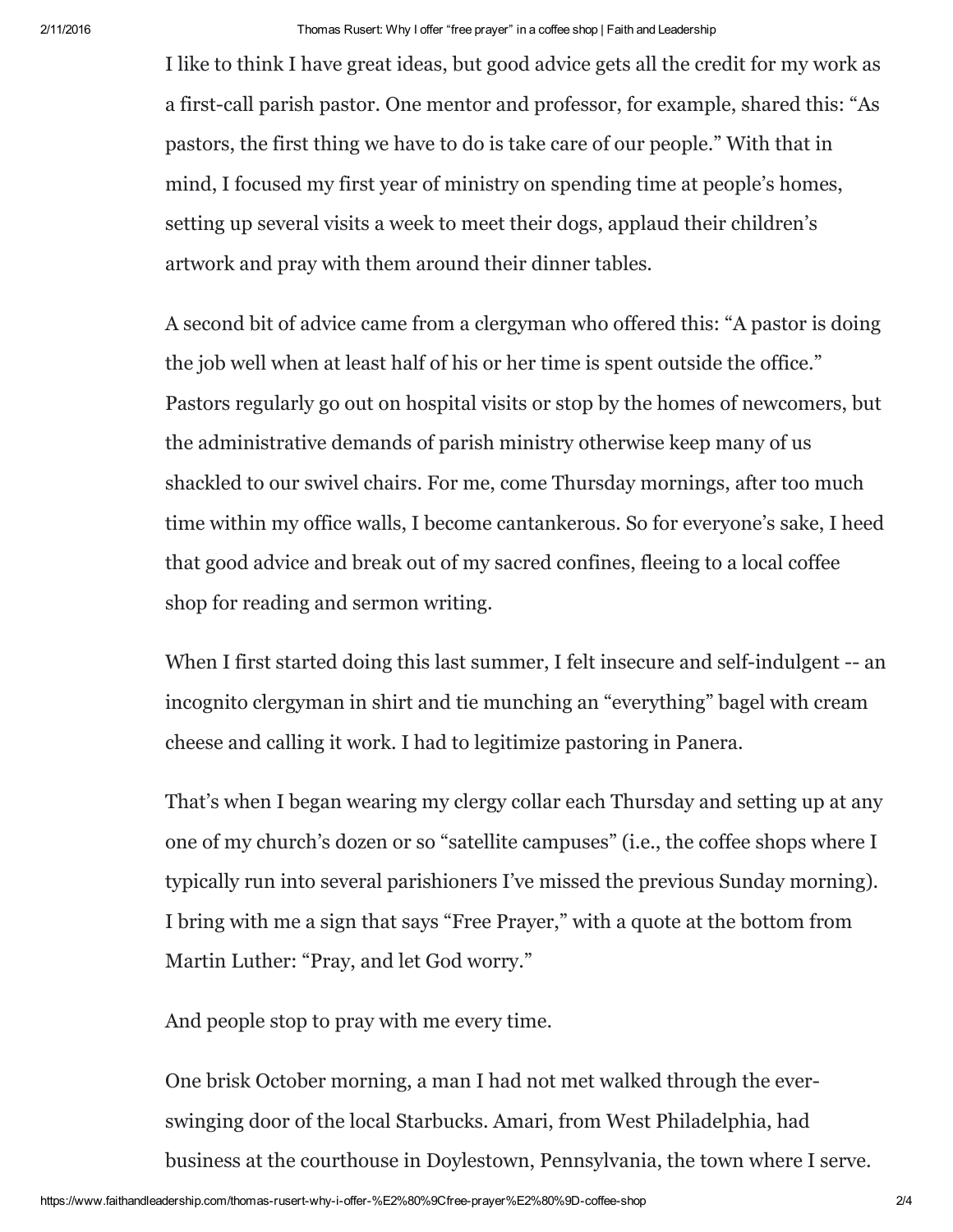He looked at me and asked, "'Free prayer'? What's that?" I explained that I'm a pastor in town who goes out to where people are during the week to offer prayer. Tears welled up in his eyes. He placed his coffee and courthouse papers on my table and walked outside.

Sometimes, our people are the ones we have never met.

I packed my things and Amari's and went outside to invite him to go for a walk. As we strolled together over the next hour, I heard all the unuttered prayers and pains he had held inside for two years. His wife had experienced an identity crisis and left him. A dear friend had died from a blood clot. An aunt had died from medical malpractice. Another friend had died from an overdose. Finally, death had taken his sister. Death had hollowed out Amari's spirit, and he had spoken about it to no one. "Then I read those words, 'Free Prayer,'" he said, "and I couldn't keep it in anymore." It seemed that God had enacted a little apocalypse, an awakening, in Amari's soul. And all I'd had to do at first was sit there.

Though I offer prayers for others, the blessings have also come to me. I recall when a man sat down and requested prayer for a friend undergoing heart surgery. I asked whether he'd like to start the prayer. He began, "Dear God, I thank you for Thomas. Thank you for giving him the courage to offer prayer in this place. And Lord, may Thomas know that you are well-pleased with what he is doing."

Heaven embraced me with that prayer. I was second-guessing my ability to reverse trends, to draw more people to worship, to inspire more generosity. Then a stranger prayed for me, and I felt, at least in that moment, that I was doing something right.

The bulk of my ministry is still among people within my congregation, but I am grateful for those free prayers at coffee shops each week. I think of the schizophrenic woman who stopped and asked for prayer because she sees witches.